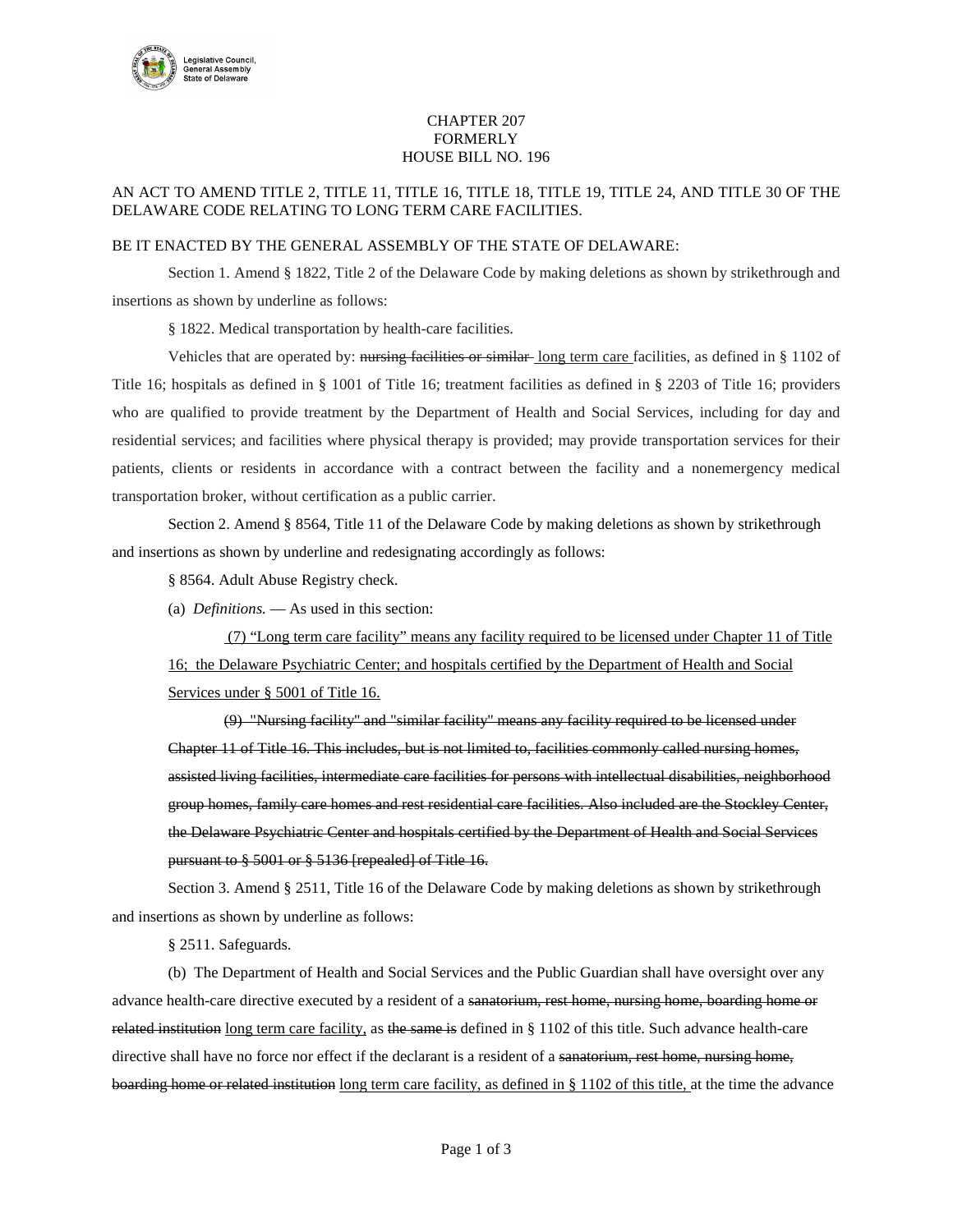health-care directive is executed unless 1 of the witnesses is a person designated as a patient advocate or ombudsperson by the Department of Health and Social Services. The patient advocate or ombudsperson must have the qualifications required of other witnesses under this chapter except as provided in § 2508 of this title.

Section 4. Amend § 5138, Title 16 of the Delaware Code by making deletions as shown by strikethrough and insertions as shown by underline as follows:

§ 5138. Criminal background checks.

(h) All grandfathered employees must be fingerprinted by the SBI within 120 days from the date of BCC (see § 7972(a) of Title 29) implementation. SBI:

(1) Shall use the fingerprints to establish the grandfathered employee's identity and to assign an SBI identification number for the sole purpose of enabling the person's criminal record to be monitored for new arrests while the grandfathered employee continues to work at a nursing facility or similar facility. long term care facility, as defined in § 1102 of this title.

(2) Shall not run a state or federal background check of the grandfathered employee, unless the grandfathered employee is also an applicant as defined in § 5137(b) of this title above;

(3) Shall comply with § 1911 of Title 11.

Section 5. Amend § 333, Title 18 of the Delaware Code by making deletions as shown by strikethrough and insertions as shown by underline as follows:

§ 333. Arbitration of disputes between insurance carriers and health-care providers.

(a) *Definitions.* — The following definitions shall apply with respect to this section:

(1) "Health-care provider" means a person, corporation, facility or institution licensed by this State pursuant to Title 24 or Title 16 to provide health-care or professional services or any officers, employees or agents thereof acting within the scope of their employment; provided, however, that the term "health-care provider" shall not mean or include the following:

a. Any nursing service or nursing facility conducted by or for those who rely upon treatment solely by spiritual means in accordance with the creed or tenets of any generally recognized church or religious denomination;

b. Any nursing facility long term care facility, as defined at  $\frac{1102(4)}{8}$  \$ 1102 of Title 16 or its successor; and

Section 6. Amend § 708, Title 19 of the Delaware Code by making deletions as shown by strikethrough and insertions as shown by underline as follows:

§ 708. Special employment practices relating to health care and child care facilities.

(a) *Definitions.* —

(3) "Health care facility" means any custodial or residential facility where health, nutritional or personal care is provided for persons, including nursing homes, long term care facilities as defined in § 1102 of Title 16, hospitals, home health care agencies, and adult day care facilities.